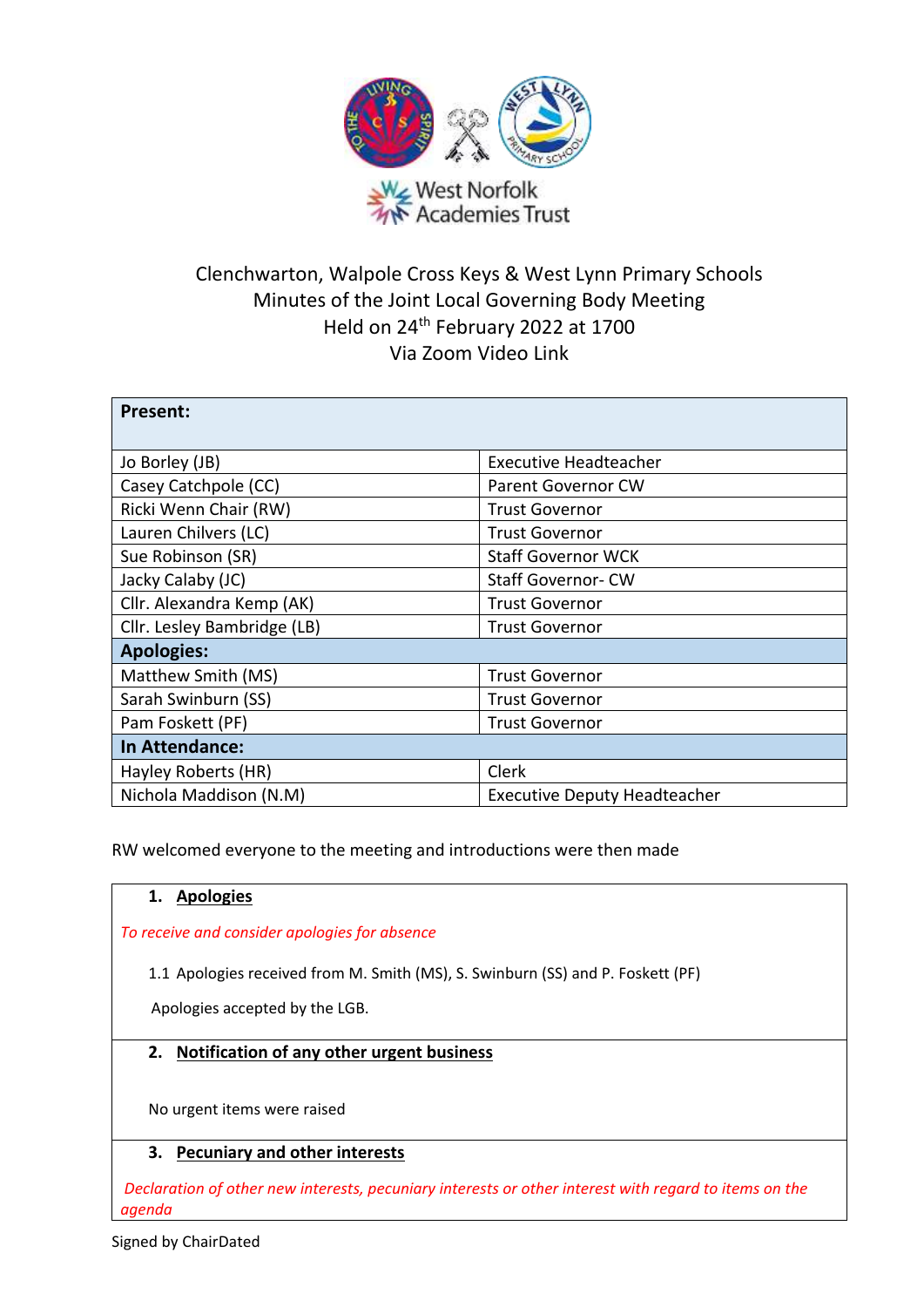3.1 No new declarations or declarations of pecuniary interest were received.

## **ACTION: Clerk to contact new Governor Peter re declaration of interests**

# **4. Governing body membership**

*Review and record appointments, resignations, vacancies and end of term of office* S.R will take on Rose Ward's responsibility; curriculum development and Pam will take on reading, writing, phonics.

**ACTION: Clerk to update overview form**

# **5. Minutes of the previous meeting**

*To approve the minutes of the joint LGB meeting held 24th Feb 2022*

6.1 The minutes of the joint LGB meeting held on the 24<sup>th</sup> February 2022 were approved and accepted as a true record by the LGB.

**ACTION: Copies of agreed minutes to be sent through to school office for printing and then for signature by chair – Clerk/RW**

5.2 Matters Arising

No items were raised

## **6. Most able students**

A document was circulated prior to the meeting.

## RW asked if the 'previous year' box referred to the same children

JB replied that yes it did and that the jump between years 2 and 3 is big as they are two different key stages.

RW asked JB if she was happy with the data?

JB replied that it's below national average but it's still above where it was previously, which is progress. However, she doesn't know how it fits with the current national average following Covid.

**ACTION: JB to get Pixl Schools data in order to compare it against the three schools.**

AK asked whether children are back in the learning environment that they used to be? JB explained that the children are glad to be back with their peers and teachers and able to socialise with their friends at play times.

LB asked what the staff/school are doing to get the students back to the levels that they were at pre-Covid?

JB explained that they are using recovery programmes, including a Jigsaw mental health recover programme. Staff are teaching to the gaps and live marking in class. However, there had been some disruption this term due to 39 staff members being off after Covid wiped through the staff and the children. For example, the after school and lunch time booster sessions were hugely impacted.

## LB asked what the Jigsaw programme is.

JB explained that it is a PHSE programme and was used as a unit of work in the recovery programme to reintegrate the children.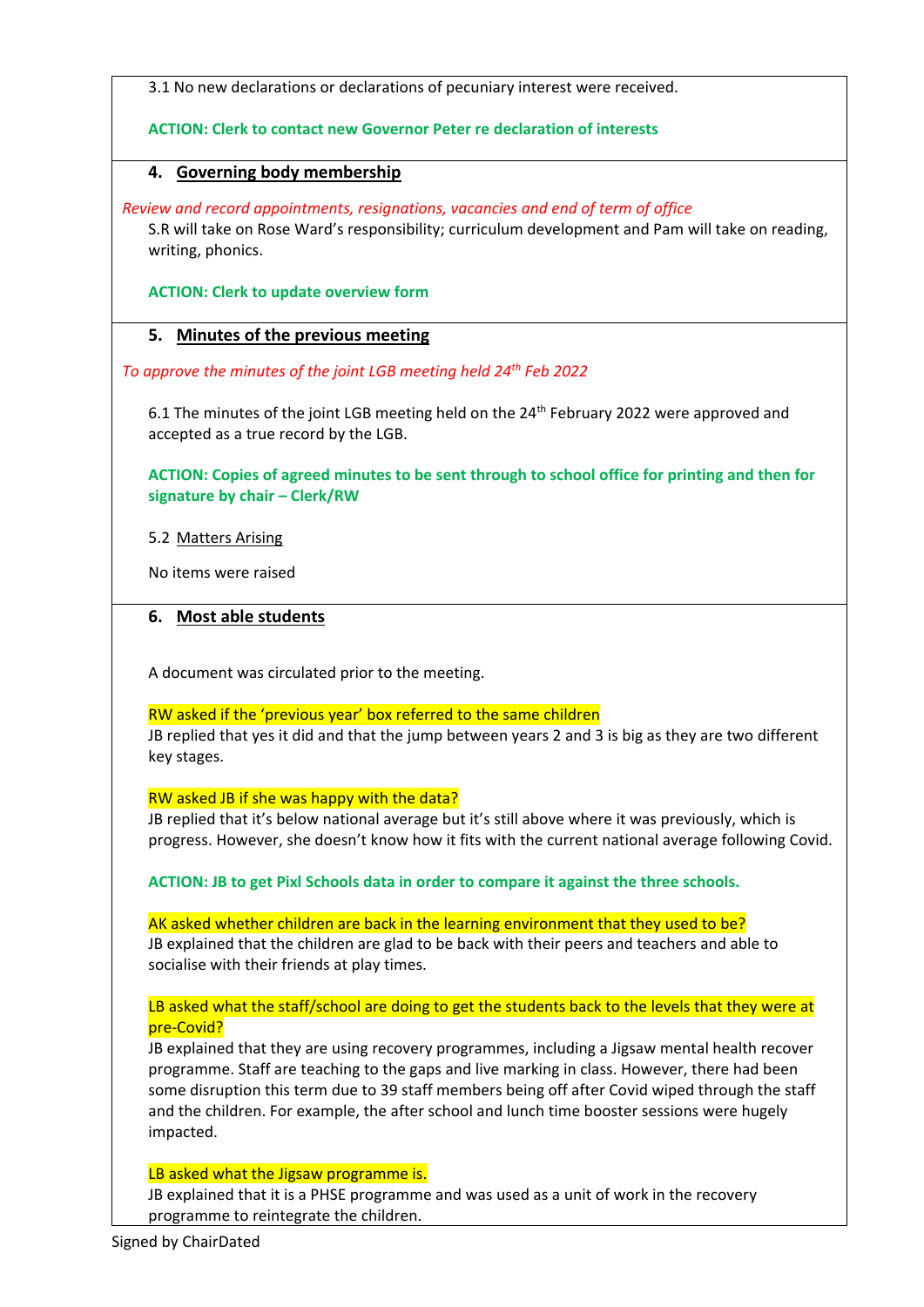AK asked about the role of student 'play leaders' and the mental health action group.

JB explained that play leaders are students who help out during play times and lunch times. For example, at Clenchwarton the play leaders are year 6 students who sit with younger children while they are eating their lunch and they have been brilliant with helping them. They also help the staff clear up the equipment and are pairs of 'extra hands' which has been extremely valuable.

## **7. Safeguarding report: N. Maddison**

A document was circulated prior to the meeting.

The DSL at Walpole is leaving at Easter.

Anne Marie, the new assistant HT at Clenchwarton is now DSL trained. There is a new assistant HT appointment at West Lynn who will be DSL trained once he has started.

The policies were all updated when the new guidance came out.

Nm explained that there were 3 new members of staff in January who all had their safeguarding training. There is also going to be a safeguarding training session for all volunteers who are on the waiting list to come in.

The schools have subscribed to the National Online Safety Programme and hope to gain accreditation. Staff were asked to take part in the online course and parents were also asked to sign up to it. This went out to parents via class DOJO with a link.

An assembly on sexual violence took place at Clenchwarton and a questionnaire was distributed to those children.

# AK queried the KS2 bullying data from the questionnaire, as it presents that half of them feel they have been bullied.

NM explained that later on in the questionnaire, those children then went on to say that they felt safe, so more work needs to be done on terminology and definitions. For example, what bullying actually *is* and means. A lot of the time children report someone being unkind as bullying and therefore we need to work with them a lot more on what bullying is.

# AK asked how incidents are followed up.

NM explained that the school use the CPOMS programme to record and that no official incidents of bullying have been noted by either parents or children.

LB added that children don't always understand what bullying is, but also neither do some parents.

SR asked whether following the results of the questionnaire, staff had been more vigilant than usual?

NM replied that staff were more vigilant and present and that work is going to be done on what bullying is.

NM explained that since her last report, there had been 108 concerns at Clenchwarton and that behaviour incidents were included in that. There had been 2 phone calls to CADS for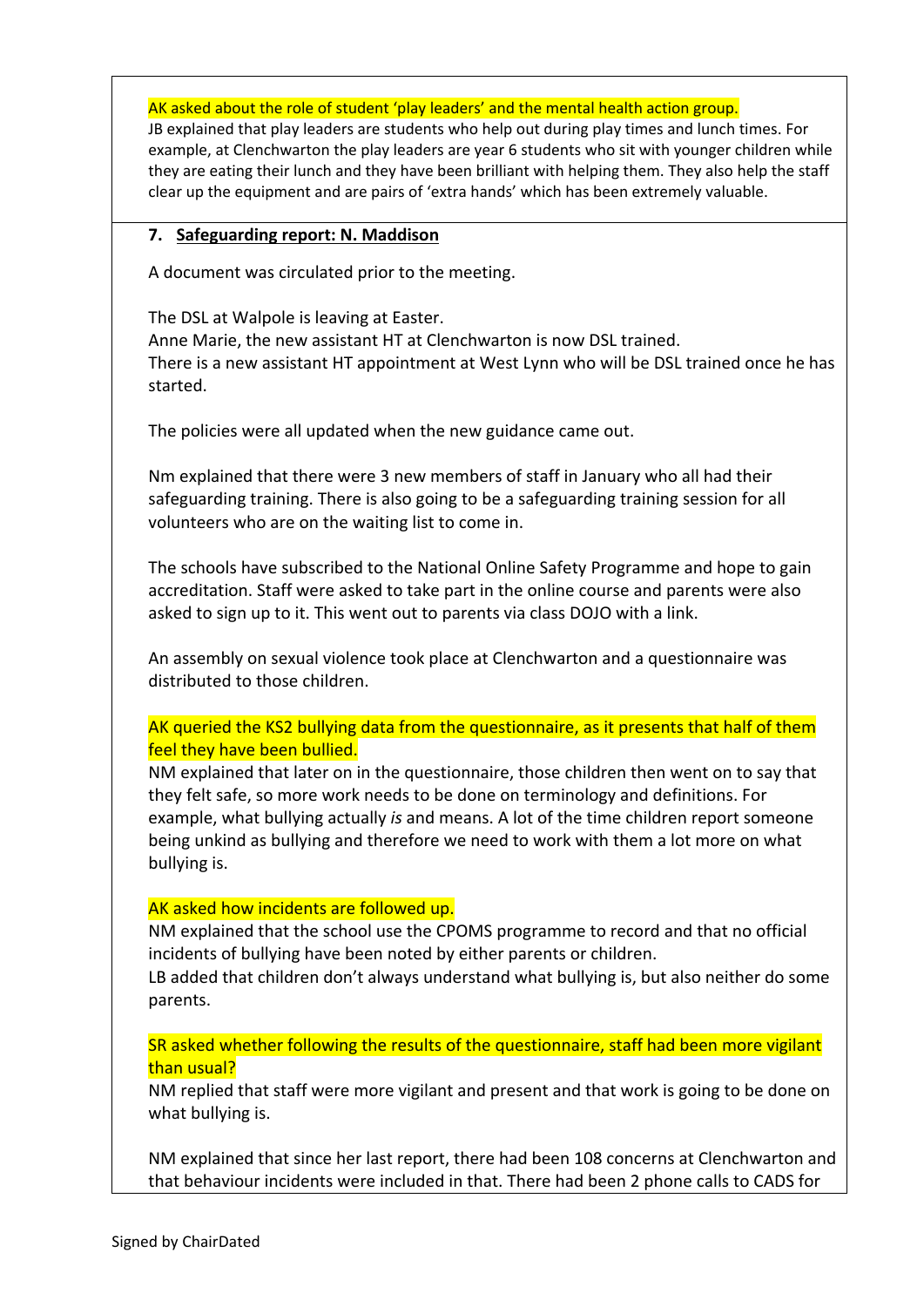advice and the outcomes of those phone calls were that one family is having a social worker assessments and 1 requires a child protection meeting.

At West Lynn there are two families who are in 'Child In Need' plans. Since the last report there had been 71 concerns and again, behaviour incidents were included in that number. One concern was online bullying. There had been five phone calls to CADS. Two didn't require any further action, one required a social worker assessment and one required the family to be spoken to by CADS.

At Walpole there has been 15 concerns since the last report (including behaviour). There had been two phone calls to CADS and social worker involvement was the outcome of both of those.

There has been one peer on peer incident under the new sexual harassment category at Walpole and one at Clenchwarton.

# **8. Sports Premium review**

A document was circulated prior to the meeting.

West Lynn students are attending swimming lessons in town.

Clenchwarton will be able to swim on site once the pool is ready. There was a company in preparing the pool over the last two days.

Clenchwarton play leaders had training from an outside provider which was a positive and enjoyable experience for them.

Lots of playground equipment has been purchased for positive play. Sophie is still looking into outdoor gym equipment.

Some new PE equipment and new orienteering equipment has been purchased.

The AstroTurf is able to be used all year round which has proved to be brilliant.

LB asked who the dance festival was run by

JB replied that it was the KES Sports partnership

All three schools signed up for 'Get Set for P.E' which is a scheme of work that includes videos and lesson plans. It was created with non-specialists in mind.

RW asked what the target was swimming-wise. Do they have to achieve anything by the end?

JB explained that by the end of year 6 all students should be able to swim 25 metres.

RW asked whether the students were enjoying the new play equipment? JB replied that they absolutely were and that it's been a great asset.

LB asked if there's any upkeep/maintenance costs for the Astro Turf? NM replied that it's been fine as they knew that they had to invest in really good quality when they got it otherwise it can be slippery.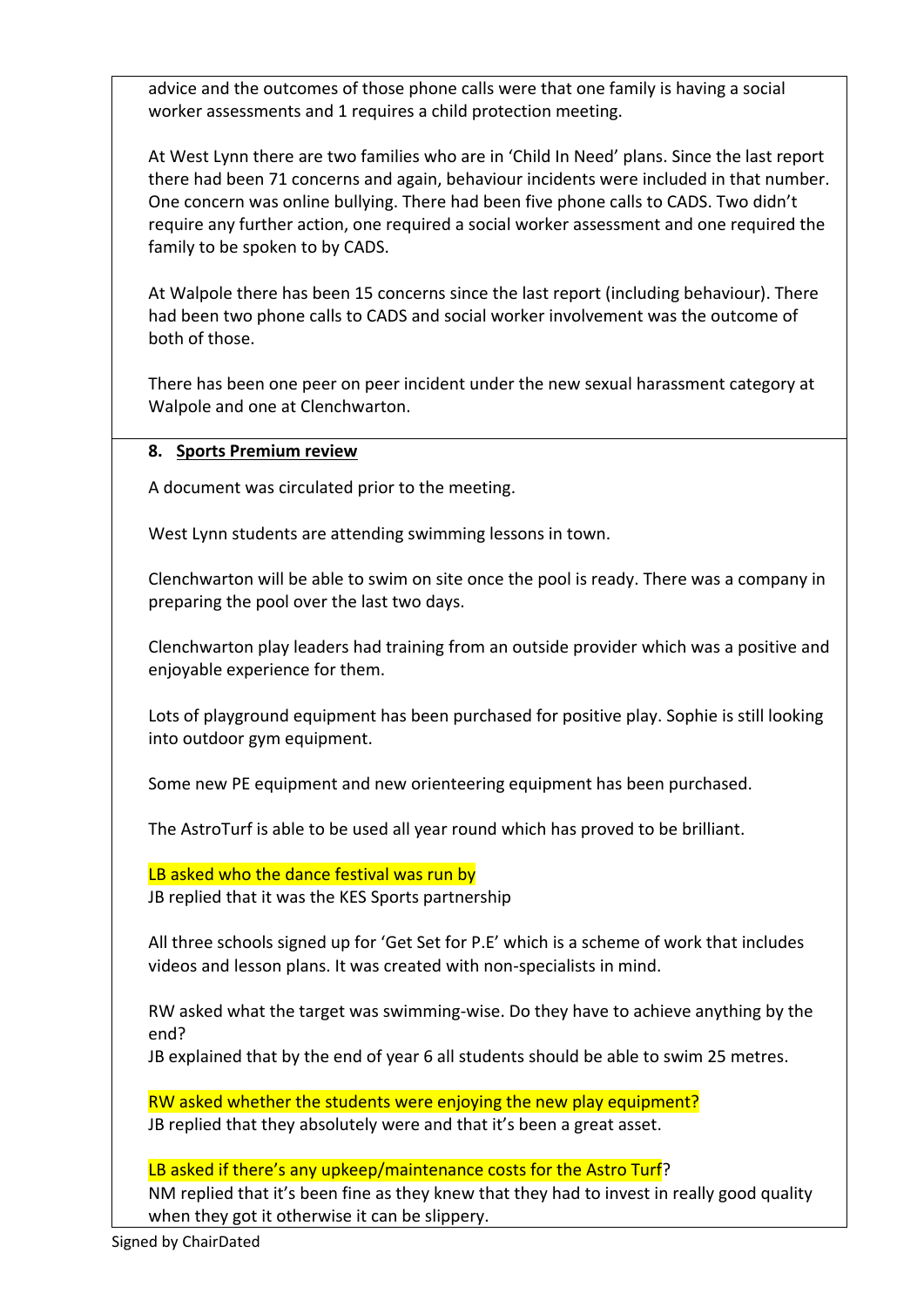JB added that so far it's stayed in great shape and hasn't even had to be cleaned yet.

# **9. ICT Provision**

JB explained that they have a new ICT curriculum but that they found a glitch this week when they were doing data logging as the software didn't work.

RW explained to the rest of the governing body that over the last 3 or 4 years the staff have spoken to the Governors about the I.T not being good enough. RW asked what the situation is now? JB replied that over summer the Trust I.T department did an audit and following that audit, the computers were updated. I.T is now in a much better place than previously.

# **10. SDIP/SEF review**

# SDIP

A document was circulated prior to the meeting JB explained that the bits in blue were new. There were no questions.

SEF

#### RW asked about the drop in pupil numbers at West Lynn.

JB replied that only 14 joined in reception which was a county-wide issue. However, planning permission has been granted in West Lynn for more housing.

## RW asked how often subject leaders do deep dives and whether they send them to the JB.

JB explained that they are done each term and that she tries to give the subject leads at least one non-contact day each term.

## RW asked about the increase in numbers at Walpole.

JB explained that they were asked to take in two extra children and that as numbers increase, if she ever had to combine years 3-6 it would make it a big class.

AK asked whether the EYFS children enjoy Phonics? JB replied that they do and that they love books.

## **11. Reducing staff workload**

Workload was hard for all staff last half term. Staff worked without breaks all day due to so many Covid-related absences.

One staff member went down with it today and although it is no longer law to self-isolate, the guidance is still 5 days.

There are two members of staff on long term sick leave and one member of staff is on a phased return.

**ACTION: RW to send a thankyou email to JB to share with staff following a testing term.**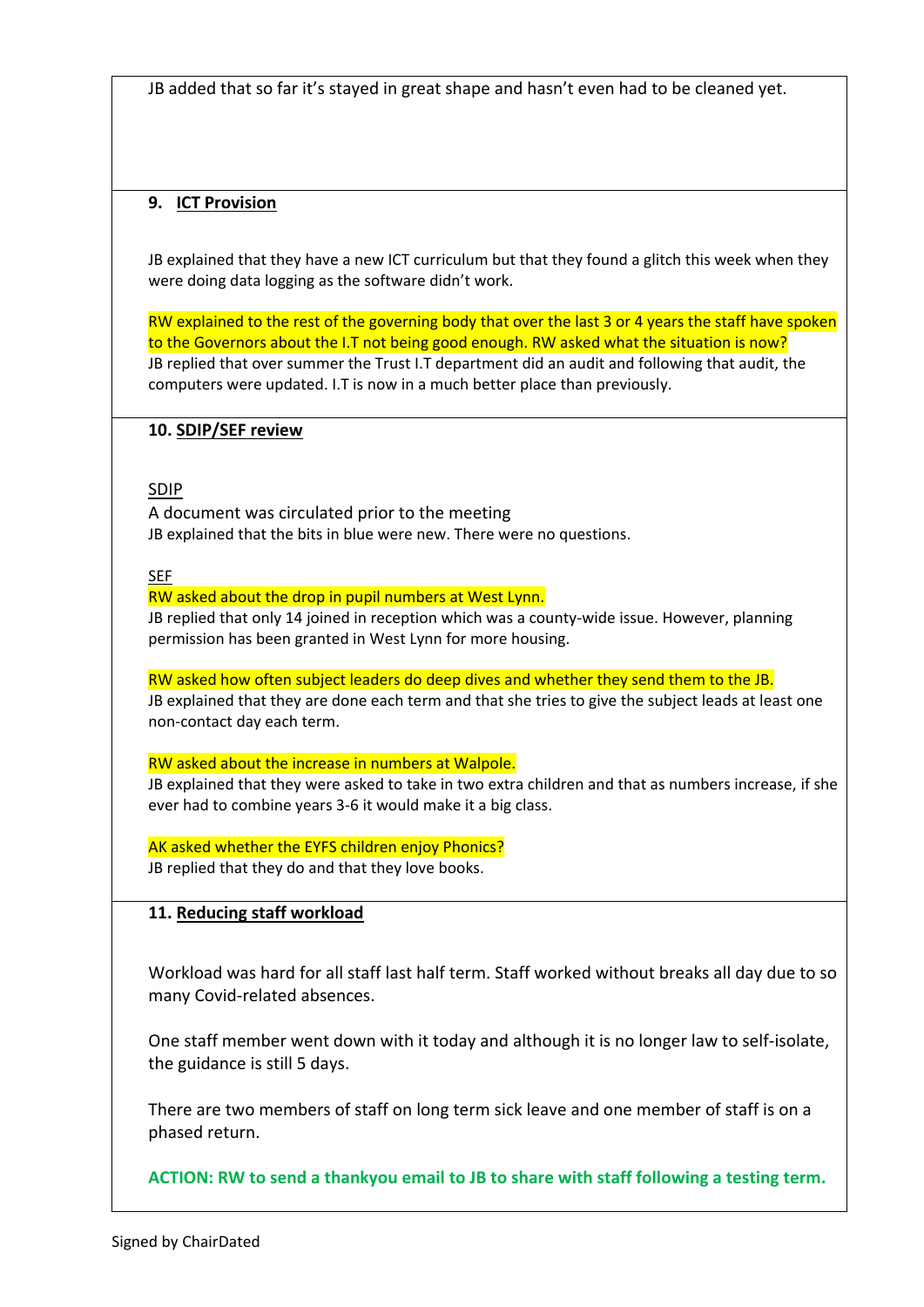## **12. Governor Monitoring, development and training**

## 12.1 Training

The Trust training continues and is recorded with a link sent out for those who cannot attend 'live'.

RW, LB and AK all expressed that the ones they had watched were really informative and easy to understand. They liked the use of examples.

## 13.2 Monitoring

Clerk has received monitoring reports from PF, SS, LB, MS.

AK has arranged to go into Clenchwarton tomorrow.

**ACTION: NM to talk to SS re SCR. ACTION: RW to email out as to what still needs to be done to be 'on track.**

## **13. Policy Reviews**

- Online Safety- para added re the DfE guidance on nude or semi-nude photos
- Phonics
- Maths
- English
- Medical needs
- Touch

Policies unanimously agreed.

## **14. Current Focus**

Clenchwarton are still due Ofsted.

Covid made things extremely difficult last term so now gaps need filling again. However, staff still made rolling notes.

MSA positions are now full.

RW asked whether that was down to new appointments or staff taking on the roles? JB replied that it was due to both.

There are two new children joining West Lynn who have severe medical needs. Neither come with funding or an EHCP. Luckily funding was secured within three days as both students require a full time TA. and an MSA.

One is already attending and is in the reception class. This is because the school feel that they can safely support the child prior to the TA appointment. However, this is not the case for the other student who will join the year 1 class. It is not possible for this student to be safely supported until the TA appointment is made.

## **15. Any Other Business**